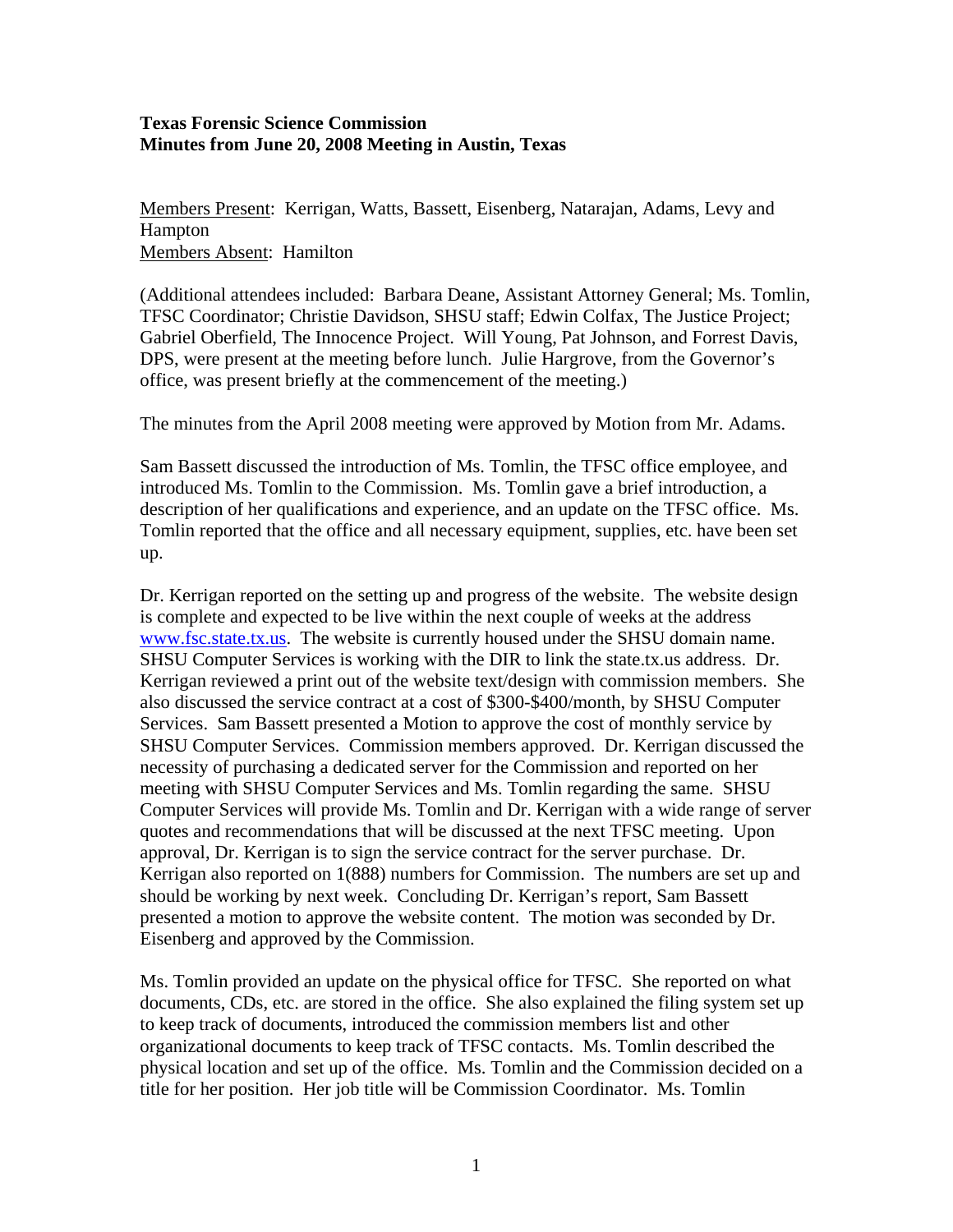discussed the TFSC business card, letterhead, and envelopes designed. The need for the legal program Westlaw was discussed. Ms. Tomlin also discussed reimbursement issues and reminded commission members to keep all receipts and mail reimbursements in the envelopes provided at the meeting. Ms. Tomlin briefly discussed her communications with the DIR and setting up the 1(888) numbers and website.

Sam Bassett inquired with commission members about their personal financial statements and keeping them up to date. The Open Records/Open Meetings Act Training was briefly discussed.

The issue was brought up on whether or not to post the agendas on the website. It was agreed that the meeting agendas would be posted on the website with the meeting minutes.

The discussion continued from the last meeting concerning the "whistleblower" issue in disclosing investigations and important information about cases to outside parties. Barbara Deane reviewed the exceptions to the Public Information Act ("PIA"), including attorney/client communications, pending litigation, email addresses, social security numbers, etc. Ms. Deane explained that any administrative agency with penalty authority is considered a law enforcement agency and can exercise special exceptions to the PIA. The TFSC does not fall into this category and thus cannot exercise any special exceptions to the PIA. Mr. Bassett inquired about whether the commission could request an early opinion on certain issues from the Attorney General's ("AG's") office. Ms. Deane explained that the TFSC could meet with the Open Records Division ("ORD") of the AG's office, but TFSC would be limited to advisory, verbal opinions from the ORD. Ms. Deane introduced Amanda Crawford as the head of the ORD. It was suggested and agreed that one or two commission members meet with Ms. Crawford before the next meeting. Sam Bassett is to meet with Ms. Crawford before the next meeting.

The issues of complainant calls and requests from the media were discussed. It was decided that the TFSC will ask all complainants to submit a written request along with their Complaint Form which can be accessed on the TFSC website. It was discussed that if a written request for information which might be construed as an open records request from anyone is received at the TFSC office or by any one of the commission members, the request shall be immediately forwarded to Sam Bassett. Ms. Deane explained the strict 10-day rule in responding and/or requesting an opinion from the Attorney General's Office. It was discussed that Ms. Deane is considered the general counsel for the Commission.

It was also decided that all complaints received by Ms. Tomlin will be immediately disseminated to commission members so that they can be reviewed by each member before the next meeting. For any inquiries, Ms. Tomlin is to send the letter drafted to complainants along with the Complaint Form for the complainant to fill out and return to the office. After the Commission receives the Complaint Form, it was decided that a letter of denial or a letter of approval would be sent to the Complainant. The letter of denial was discussed along with issues/resources that will limit the Commission's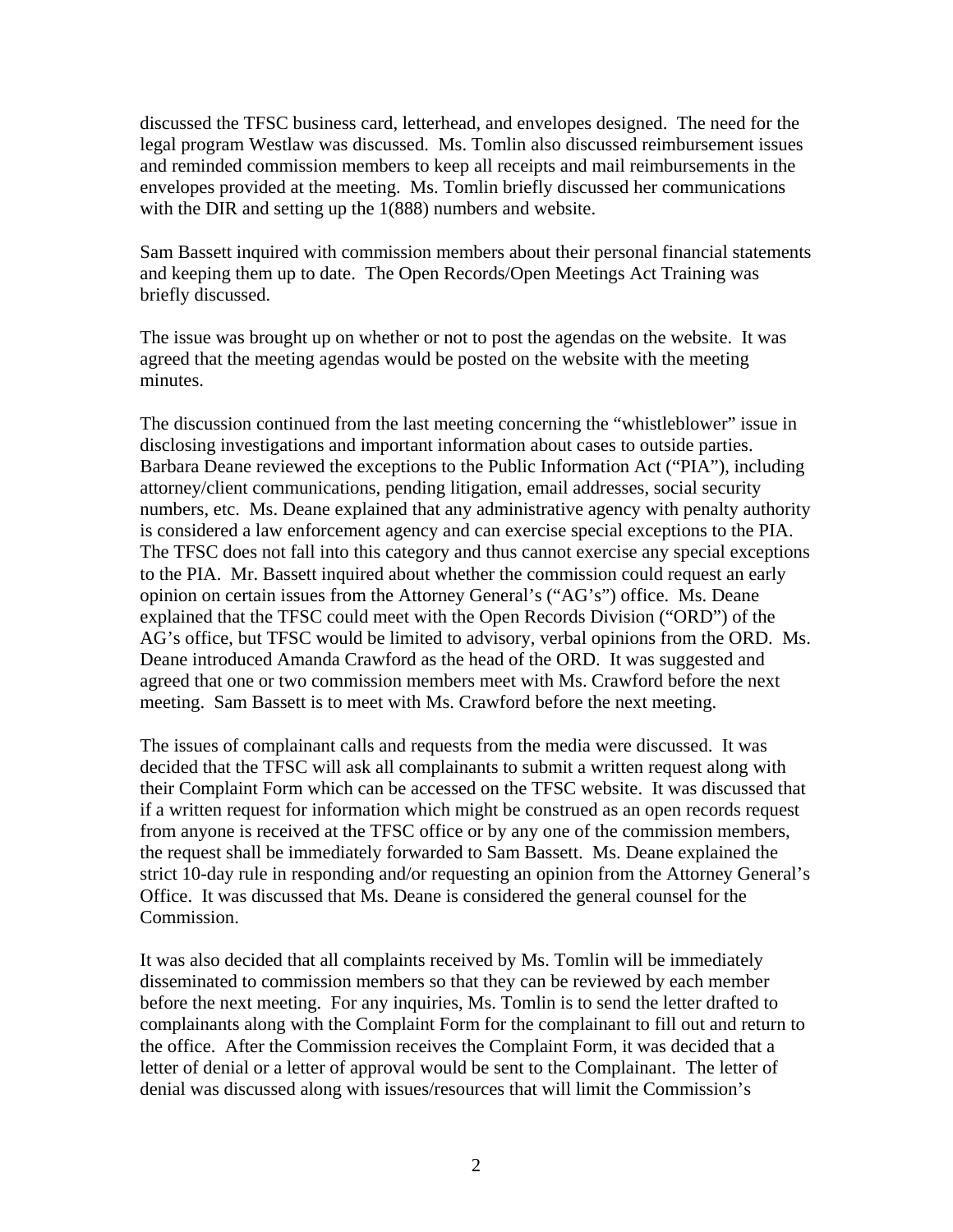investigations. It was discussed that cases will have to be strictly prioritized due to limited funds and resources.

Mr. Levy inquired with the DPS representatives on forwarding to DPS those requests for investigations that do not involve DPS. DPS indicated they would look into any requests for investigations from the Commission.

It was decided by the commission that there will be 4 or 5 different form response letters to requests for investigations from complainants. At least one will be a "no jurisdiction" letter; one will be a "not at this time" letter; and one will be a "not meritorious" letter. It was discussed that statutory language would only be included in the jurisdiction response letter. Sam Bassett is to draft a set of denial letters for consideration at the next meeting. Dr. Eisenberg presented a motion to accept the draft of the "decision to investigate" letter. Dr. Kerrigan seconded the motion and the letter was approved by the Commission. It was decided that it would be uniform policy to send a letter along with the Complaint Form to every complainant or letter received regardless of validity.

A guest dialogue/public comment period began with Pat Johnson, the director of DPS. Commission members discussed with Mr. Johnson the process of dealing with complaints and responding to requests. Pat Johnson described DPS's method of processing complaints and indicated that there have not been too many complaints against any lab or agency accredited by DPS in the past year. Forrest Davis explained there are 73 labs accredited by DPS. Ms. Deane suggested that a commission member meet with DPS to discuss process of interaction with DPS. It was decided that a member would meet with DPS to discuss the same.

Mr. Bassett reported on his attendance at the Innocence Round table given by Sen. Rodney Ellis. Mr. Bassett reported that Texas is considered to be on the forefront in developing a process for wrongful conviction, because it has had at least some cooperation from some District Attorneys in examining wrongful convictions. It was discussed that the majority of wrongful convictions have been based on faulty eyewitness identifications.

Mr. Bassett briefly reported on a past Governor's Budget Meeting in which agencies were asked to cut their budgets and prioritize expenses. Kerrigan, Bassett and Levy decided to meet with Mary Ann Courter, DPS General Counsel, for an informational discussion on legislative budgeting for the Commission before the next meeting.

The dissemination of information about the TFSC was discussed. Dr. Kerrigan presented a draft of a letter to be sent to professional publications and labs with information about the Commission. Will Young from the DPS is to provide Dr. Kerrigan with a list of accredited labs. Mr. Levy presented a Motion to approve disseminating the notice to publications and labs. The Motion was seconded by Dr. Eisenberg and approved by the commission. Ms. Tomlin is to get in contact with different agencies/publications regarding public service announcements.